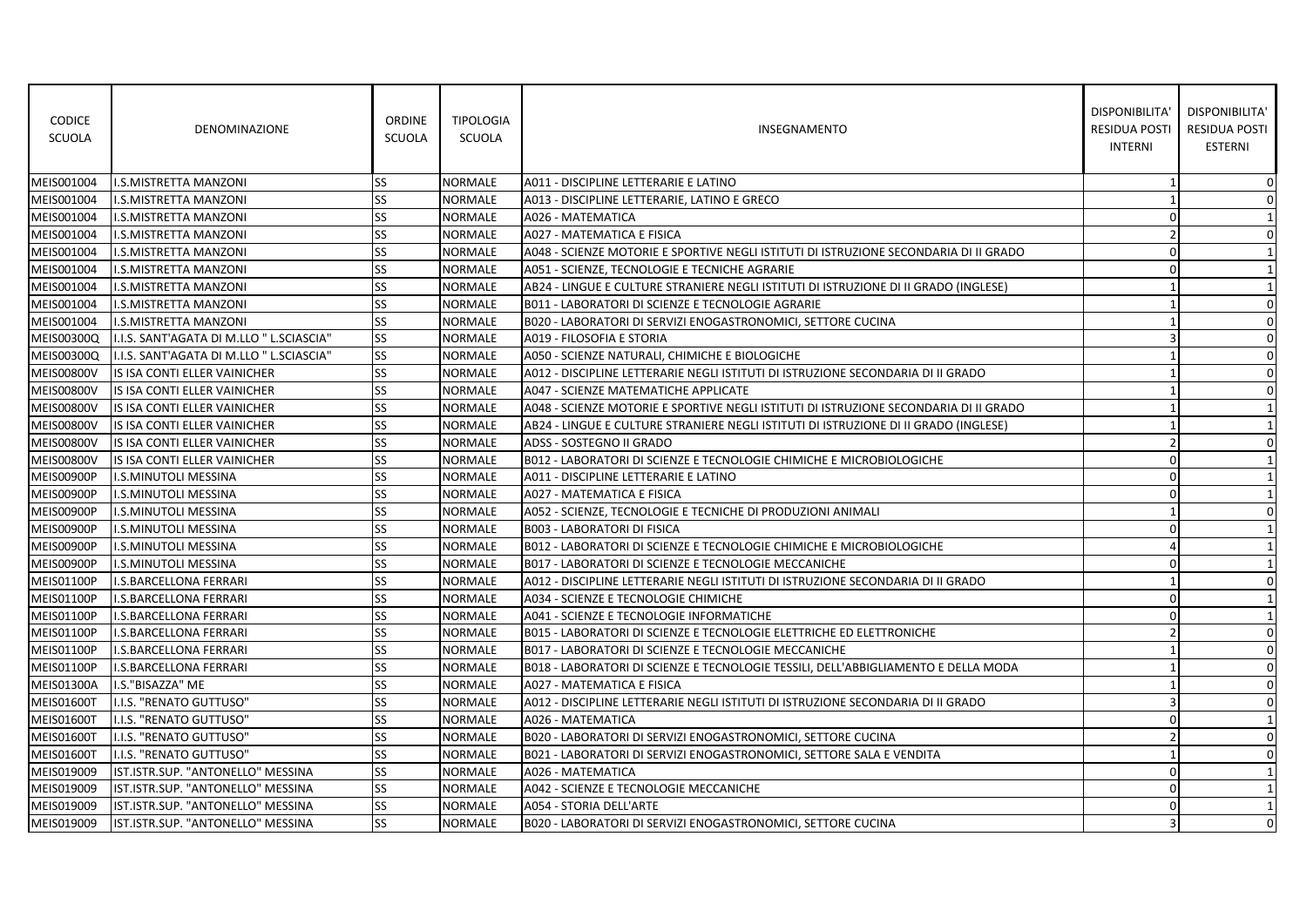| MEIS019009        | IST.ISTR.SUP. "ANTONELLO" MESSINA     | SS | <b>NORMALE</b> | B021 - LABORATORI DI SERVIZI ENOGASTRONOMICI, SETTORE SALA E VENDITA                  | $\mathbf{1}$   | $\overline{0}$  |
|-------------------|---------------------------------------|----|----------------|---------------------------------------------------------------------------------------|----------------|-----------------|
| MEIS019009        | IST.ISTR.SUP. "ANTONELLO" MESSINA     | SS | <b>NORMALE</b> | IB022 - LABORATORI DI TECNOLOGIE E TECNICHE DELLE COMUNICAZIONI MULTIMEDIALI          |                | $1\vert$        |
| MEIS023001        | IIS BORGHESE - FARANDA - PATTI        | SS | <b>NORMALE</b> | A027 - MATEMATICA E FISICA                                                            | $\Omega$       |                 |
| MEIS023001        | IIS BORGHESE - FARANDA - PATTI        | SS | <b>NORMALE</b> | AB24 - LINGUE E CULTURE STRANIERE NEGLI ISTITUTI DI ISTRUZIONE DI II GRADO (INGLESE)  |                | $1\overline{ }$ |
| MEIS023001        | IIS BORGHESE - FARANDA - PATTI        | SS | <b>NORMALE</b> | AI24 - LINGUE E CULTURE STRANIERE NEGLI ISTITUTI DI ISTRUZIONE DI II GRADO (CINESE)   | $\Omega$       | $1\overline{ }$ |
| MEIS023001        | IIS BORGHESE - FARANDA - PATTI        | SS | <b>NORMALE</b> | <b>B003 - LABORATORI DI FISICA</b>                                                    | $\Omega$       | $\mathbf{1}$    |
| MEIS023001        | IIS BORGHESE - FARANDA - PATTI        | SS | <b>NORMALE</b> | B011 - LABORATORI DI SCIENZE E TECNOLOGIE AGRARIE                                     | $\Omega$       | $1\overline{ }$ |
| MEIS023001        | IIS BORGHESE - FARANDA - PATTI        | SS | <b>NORMALE</b> | B012 - LABORATORI DI SCIENZE E TECNOLOGIE CHIMICHE E MICROBIOLOGICHE                  | $\mathcal{P}$  | $1\overline{ }$ |
| MEIS023001        | IIS BORGHESE - FARANDA - PATTI        | SS | <b>NORMALE</b> | B017 - LABORATORI DI SCIENZE E TECNOLOGIE MECCANICHE                                  |                | $\vert$ 1       |
| <b>MEIS02400R</b> | ITC CAPO D'ORLANDO MERENDINO          | SS | <b>NORMALE</b> | A016 - DISEGNO ARTISTICO E MODELLAZIONE ODONTOTECNICA                                 |                | $\overline{0}$  |
| <b>MEIS02400R</b> | ITC CAPO D'ORLANDO MERENDINO          | SS | <b>NORMALE</b> | A018 - FILOSOFIA E SCIENZE UMANE                                                      | $\Omega$       | $1\overline{ }$ |
| <b>MEIS02400R</b> | ITC CAPO D'ORLANDO MERENDINO          | SS | <b>NORMALE</b> | A041 - SCIENZE E TECNOLOGIE INFORMATICHE                                              |                | $\vert$ 1       |
| <b>MEIS02400R</b> | <b>ITC CAPO D'ORLANDO MERENDINO</b>   | SS | <b>NORMALE</b> | AB24 - LINGUE E CULTURE STRANIERE NEGLI ISTITUTI DI ISTRUZIONE DI II GRADO (INGLESE)  | $\Omega$       | $\vert$ 1       |
| <b>MEIS02400R</b> | <b>ITC CAPO D'ORLANDO MERENDINO</b>   | SS | <b>NORMALE</b> | <b>B006 - LABORATORIO DI ODONTOTECNICA</b>                                            | 3              | $\overline{0}$  |
| <b>MEIS02400R</b> | ITC CAPO D'ORLANDO MERENDINO          | SS | <b>NORMALE</b> | B016 - LABORATORI DI SCIENZE E TECNOLOGIE INFORMATICHE                                | $\Omega$       | 1               |
| <b>MEIS02400R</b> | ITC CAPO D'ORLANDO MERENDINO          | SS | <b>NORMALE</b> | B020 - LABORATORI DI SERVIZI ENOGASTRONOMICI, SETTORE CUCINA                          | $\Omega$       | $\vert$ 1       |
| MEIS027008        | <b>VERONA TRENTO - MESSINA</b>        | SS | <b>NORMALE</b> | A041 - SCIENZE E TECNOLOGIE INFORMATICHE                                              |                | $\overline{0}$  |
| MEIS027008        | <b>VERONA TRENTO - MESSINA</b>        | SS | <b>NORMALE</b> | A061 - TECNOLOGIE E TECNICHE DELLE COMUNICAZIONI MULTIMEDIALI                         |                | $\overline{0}$  |
| MEIS027008        | <b>VERONA TRENTO - MESSINA</b>        | SS | NORMALE        | B016 - LABORATORI DI SCIENZE E TECNOLOGIE INFORMATICHE                                | $\Omega$       | $\mathbf{1}$    |
| MEIS027008        | <b>VERONA TRENTO - MESSINA</b>        | SS | <b>NORMALE</b> | B017 - LABORATORI DI SCIENZE E TECNOLOGIE MECCANICHE                                  |                | $1\overline{ }$ |
| MEIS027008        | <b>VERONA TRENTO - MESSINA</b>        | SS | <b>NORMALE</b> | B022 - LABORATORI DI TECNOLOGIE E TECNICHE DELLE COMUNICAZIONI MULTIMEDIALI           |                | $\overline{0}$  |
| <b>MEIS02900X</b> | "MAUROLICO" MESSINA                   | SS | <b>NORMALE</b> | A011 - DISCIPLINE LETTERARIE E LATINO                                                 |                | $\mathbf 0$     |
| <b>MEIS02900X</b> | 'MAUROLICO" MESSINA                   | SS | <b>NORMALE</b> | A027 - MATEMATICA E FISICA                                                            |                | $\overline{0}$  |
| <b>MEIS02900X</b> | 'MAUROLICO" MESSINA                   | SS | <b>NORMALE</b> | A041 - SCIENZE E TECNOLOGIE INFORMATICHE                                              |                | $\mathbf 0$     |
| MEIS03100X        | "LA FARINA - BASILE"                  | SS | <b>NORMALE</b> | A005 - DESIGN DEL TESSUTO E DELLA MODA                                                |                | $\mathbf{0}$    |
| MEIS03100X        | "LA FARINA - BASILE"                  | SS | <b>NORMALE</b> | A011 - DISCIPLINE LETTERARIE E LATINO                                                 |                | $\mathbf{0}$    |
| MEIS03100X        | "LA FARINA - BASILE"                  | SS | <b>NORMALE</b> | A027 - MATEMATICA E FISICA                                                            |                | $\overline{0}$  |
| <b>MEIS03200Q</b> | ISTITUTO SUPERIORE CAMINITI-TRIMARCHI | SS | <b>NORMALE</b> | A011 - DISCIPLINE LETTERARIE E LATINO                                                 |                | $\mathbf 0$     |
| <b>MEIS03200Q</b> | ISTITUTO SUPERIORE CAMINITI-TRIMARCHI | SS | <b>NORMALE</b> | A048 - SCIENZE MOTORIE E SPORTIVE NEGLI ISTITUTI DI ISTRUZIONE SECONDARIA DI II GRADO | $\Omega$       | $\mathbf{1}$    |
| <b>MEIS03200Q</b> | ISTITUTO SUPERIORE CAMINITI-TRIMARCHI | SS | <b>NORMALE</b> | A050 - SCIENZE NATURALI, CHIMICHE E BIOLOGICHE                                        | 3              | $\mathbf{1}$    |
| MEIS03200Q        | ISTITUTO SUPERIORE CAMINITI-TRIMARCHI | SS | <b>NORMALE</b> | AA24 - LINGUE E CULTURE STRANIERE NEGLI ISTITUTI DI ISTRUZIONE DI II GRADO (FRANCESE) | $\Omega$       | $\vert$ 1       |
| <b>MEIS03200Q</b> | ISTITUTO SUPERIORE CAMINITI-TRIMARCHI | SS | <b>NORMALE</b> | ADSS - SOSTEGNO II GRADO                                                              | $\overline{3}$ | $\mathbf{0}$    |
| MEIS03300G        | I.I.S.S. "PUGLIATTI " TAORMINA        | SS | <b>NORMALE</b> | A026 - MATEMATICA                                                                     | $\Omega$       | $1\vert$        |
| MEIS03300G        | I.I.S.S. "PUGLIATTI " TAORMINA        | SS | <b>NORMALE</b> | A041 - SCIENZE E TECNOLOGIE INFORMATICHE                                              |                | $\overline{0}$  |
| MEIS03300G        | I.I.S.S. "PUGLIATTI " TAORMINA        | SS | <b>NORMALE</b> | A045 - SCIENZE ECONOMICO-AZIENDALI                                                    | $\Omega$       | $1\overline{ }$ |
| MEIS03300G        | I.I.S.S. "PUGLIATTI " TAORMINA        | SS | <b>NORMALE</b> | A048 - SCIENZE MOTORIE E SPORTIVE NEGLI ISTITUTI DI ISTRUZIONE SECONDARIA DI II GRADO | $\Omega$       | $\mathbf{1}$    |
| MEIS03300G        | I.I.S.S. "PUGLIATTI " TAORMINA        | SS | <b>NORMALE</b> | ADSS - SOSTEGNO II GRADO                                                              |                | $\overline{0}$  |
| MEIS03300G        | I.I.S.S. "PUGLIATTI " TAORMINA        | SS | <b>NORMALE</b> | B016 - LABORATORI DI SCIENZE E TECNOLOGIE INFORMATICHE                                | $\Omega$       | $1\vert$        |
| MEIS03300G        | I.I.S.S. "PUGLIATTI " TAORMINA        | SS | <b>NORMALE</b> | B020 - LABORATORI DI SERVIZI ENOGASTRONOMICI, SETTORE CUCINA                          |                | $\overline{0}$  |
| <b>MEIS03700V</b> | IST. TEC. ECONOMICO "A.M.JACI"        | SS | <b>NORMALE</b> | A054 - STORIA DELL'ARTE                                                               | $\Omega$       | $\mathbf{1}$    |
| MEPC060006        | LICEO VITTORIO EMANUELE III PATTI     | SS | <b>NORMALE</b> | A041 - SCIENZE E TECNOLOGIE INFORMATICHE                                              | $\Omega$       | 1               |
| MEPC060006        | LICEO VITTORIO EMANUELE III PATTI     | SS | NORMALE        | A050 - SCIENZE NATURALI, CHIMICHE E BIOLOGICHE                                        |                | $\overline{0}$  |
| MEPM010009        | " AINIS " MESSINA                     | SS | <b>NORMALE</b> | A011 - DISCIPLINE LETTERARIE E LATINO                                                 |                | $\vert$ 1       |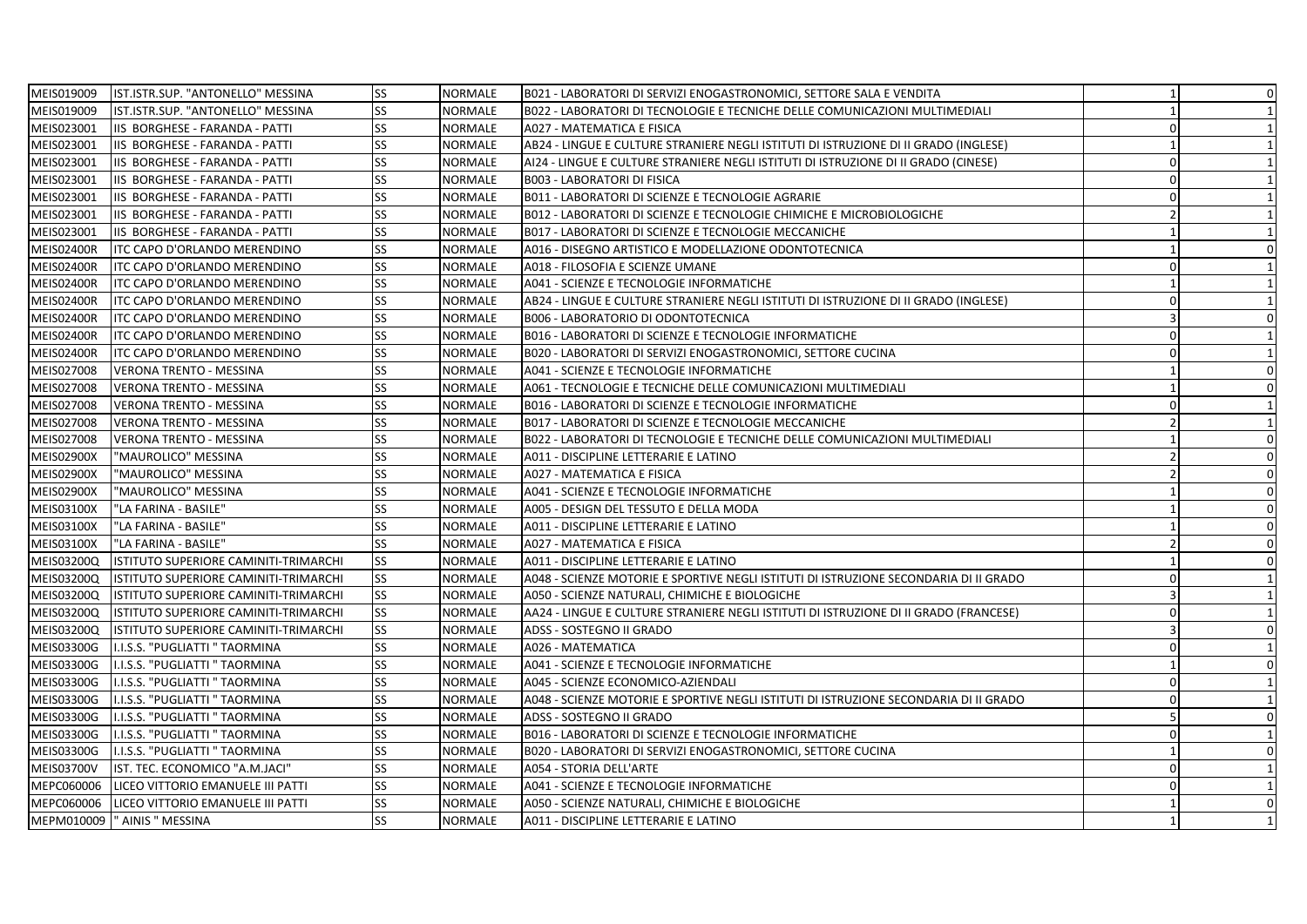| MEPS03000D<br>"SEGUENZA" MESSINA                                 | <b>SS</b> | <b>NORMALE</b> | A007 - DISCIPLINE AUDIOVISIVE                                                               | 3              | 0            |
|------------------------------------------------------------------|-----------|----------------|---------------------------------------------------------------------------------------------|----------------|--------------|
| MEPS03000D<br>"SEGUENZA" MESSINA                                 | <b>SS</b> | <b>NORMALE</b> | A011 - DISCIPLINE LETTERARIE E LATINO                                                       |                | 0            |
| MEPS03000D<br>"SEGUENZA" MESSINA                                 | <b>SS</b> | NORMALE        | AI24 - LINGUE E CULTURE STRANIERE NEGLI ISTITUTI DI ISTRUZIONE DI II GRADO (CINESE)         |                | $\mathbf 0$  |
| <b>MEPS22000L</b><br>LICEO LUCIO PICCOLO                         | <b>SS</b> | NORMALE        | A027 - MATEMATICA E FISICA                                                                  | $\overline{z}$ | 0            |
| MERA011503 IST. PROF. AGRICOLT. AMB. (SERALE)                    | <b>SS</b> | SERALE         | A012 - DISCIPLINE LETTERARIE NEGLI ISTITUTI DI ISTRUZIONE SECONDARIA DI II GRADO            | $\Omega$       | 1            |
| MERA011503 IST. PROF. AGRICOLT. AMB. (SERALE)                    | <b>SS</b> | <b>SERALE</b>  | A051 - SCIENZE, TECNOLOGIE E TECNICHE AGRARIE                                               | $\Omega$       | 1            |
| MERA024505   ITC CAPO D'ORLANDO MERENDINO SERALE                 | <b>SS</b> | SERALE         | A051 - SCIENZE, TECNOLOGIE E TECNICHE AGRARIE                                               | $\Omega$       | $\mathbf{1}$ |
| <b>MERI01103C</b><br>SEZIONE CARCERARIA C/O OPG                  | <b>SS</b> | CARCERARIA     | A026 - MATEMATICA                                                                           | $\Omega$       | $\mathbf{1}$ |
| <b>MERI01103C</b><br>SEZIONE CARCERARIA C/O OPG                  | <b>SS</b> | CARCERARIA     | A051 - SCIENZE, TECNOLOGIE E TECNICHE AGRARIE                                               |                | $\mathbf 0$  |
| <b>MERI01150P</b><br>"G. FERRARIS" - SERALE                      | <b>SS</b> | <b>SERALE</b>  | A012 - DISCIPLINE LETTERARIE NEGLI ISTITUTI DI ISTRUZIONE SECONDARIA DI II GRADO            | $\Omega$       | 1            |
| METD03751E IST. TEC. ECONOMICO " A.M. JACI"                      | <b>SS</b> | <b>SERALE</b>  | AA24 - LINGUE E CULTURE STRANIERE NEGLI ISTITUTI DI ISTRUZIONE DI II GRADO (FRANCESE)       | $\Omega$       | 1            |
| METD05000E   I.T. L.DA VINCI ECONOMICO TECNOLOGICO               | <b>SS</b> | <b>NORMALE</b> | A012 - DISCIPLINE LETTERARIE NEGLI ISTITUTI DI ISTRUZIONE SECONDARIA DI II GRADO            | $\Omega$       | 1            |
| METD05000E   I.T. L.DA VINCI ECONOMICO TECNOLOGICO               | <b>SS</b> | NORMALE        | A041 - SCIENZE E TECNOLOGIE INFORMATICHE                                                    |                | 0            |
| METD05000E   I.T. L.DA VINCI ECONOMICO TECNOLOGICO               | <b>SS</b> | NORMALE        | A042 - SCIENZE E TECNOLOGIE MECCANICHE                                                      |                | 0            |
| METD05000E   I.T. L.DA VINCI ECONOMICO TECNOLOGICO               | <b>SS</b> | NORMALE        | A043 - SCIENZE E TECNOLOGIE NAUTICHE                                                        | $\overline{3}$ | 0            |
| METD05000E   I.T. L.DA VINCI ECONOMICO TECNOLOGICO               | <b>SS</b> | NORMALE        | A061 - TECNOLOGIE E TECNICHE DELLE COMUNICAZIONI MULTIMEDIALI                               |                | $\mathbf 0$  |
| METD05000E   I.T. L.DA VINCI ECONOMICO TECNOLOGICO               | <b>SS</b> | NORMALE        | <b>B003 - LABORATORI DI FISICA</b>                                                          | $\Omega$       | 1            |
| METD05000E   I.T. L.DA VINCI ECONOMICO TECNOLOGICO               | <b>SS</b> | NORMALE        | B012 - LABORATORI DI SCIENZE E TECNOLOGIE CHIMICHE E MICROBIOLOGICHE                        | $\Omega$       | 1            |
| METD05000E   I.T. L.DA VINCI ECONOMICO TECNOLOGICO               | <b>SS</b> | NORMALE        | B017 - LABORATORI DI SCIENZE E TECNOLOGIE MECCANICHE                                        |                | $\mathbf 0$  |
| METD05000E   I.T. L.DA VINCI ECONOMICO TECNOLOGICO               | SS        | NORMALE        | B022 - LABORATORI DI TECNOLOGIE E TECNICHE DELLE COMUNICAZIONI MULTIMEDIALI                 |                | $\mathbf 0$  |
| METD05000E   I.T. L.DA VINCI ECONOMICO TECNOLOGICO               | <b>SS</b> | <b>NORMALE</b> | B024 - LABORATORIO DI SCIENZE E TECNOLOGIE NAUTICHE                                         |                | 0            |
| METD08000A   ITET "E. FERMI" ECONOMICO E TECNOLOGICO             | <b>SS</b> | NORMALE        | AA24 - LINGUE E CULTURE STRANIERE NEGLI ISTITUTI DI ISTRUZIONE DI II GRADO (FRANCESE)       | $\Omega$       | $\mathbf{1}$ |
| METD08000A   ITET "E. FERMI" ECONOMICO E TECNOLOGICO             | <b>SS</b> | NORMALE        | B014 - LABORATORI DI SCIENZE E TECNOLOGIE DELLE COSTRUZIONI                                 |                | 0            |
| METD08001B SEDE CARCERARIA                                       | <b>SS</b> | CARCERARIA     | A012 - DISCIPLINE LETTERARIE NEGLI ISTITUTI DI ISTRUZIONE SECONDARIA DI II GRADO            |                | $\mathbf 0$  |
| METD08001B<br><b>SEDE CARCERARIA</b>                             | <b>SS</b> | CARCERARIA     | A037 - SCIENZE E TECNOLOGIE DELLE COSTRUZIONI TECNOLOGIE E TECNICHE DI RAPPRESENTAZIONE GRA |                | 0            |
| METD08050Q  ITET "E. FERMI" ECON. E TECN. (SERALE)               | <b>SS</b> | <b>SERALE</b>  | A012 - DISCIPLINE LETTERARIE NEGLI ISTITUTI DI ISTRUZIONE SECONDARIA DI II GRADO            | $\Omega$       | 1            |
| METD08050Q  ITET "E. FERMI" ECON. E TECN. (SERALE)               | <b>SS</b> | SERALE         | A041 - SCIENZE E TECNOLOGIE INFORMATICHE                                                    | $\mathbf 0$    | 1            |
| METD08050Q   ITET "E. FERMI" ECON. E TECN. (SERALE)              | <b>SS</b> | <b>SERALE</b>  | AB24 - LINGUE E CULTURE STRANIERE NEGLI ISTITUTI DI ISTRUZIONE DI II GRADO (INGLESE)        | $\Omega$       | 1            |
| METD110001   ITET " G. TOMASI DI LAMPEDUSA"                      | <b>SS</b> | <b>NORMALE</b> | A047 - SCIENZE MATEMATICHE APPLICATE                                                        | $\mathbf{1}$   | 0            |
| METD110001   ITET " G. TOMASI DI LAMPEDUSA"                      | <b>SS</b> | NORMALE        | A050 - SCIENZE NATURALI, CHIMICHE E BIOLOGICHE                                              | $\mathbf 0$    | 1            |
| METD110001   ITET " G. TOMASI DI LAMPEDUSA"                      | <b>SS</b> | NORMALE        | AB24 - LINGUE E CULTURE STRANIERE NEGLI ISTITUTI DI ISTRUZIONE DI II GRADO (INGLESE)        |                | $\mathbf{1}$ |
| METD11050A   ITET " G. TOMASI DI LAMPEDUSA" - SERALE             | <b>SS</b> | SERALE         | A026 - MATEMATICA                                                                           | $\mathbf 0$    | $\mathbf{1}$ |
| METF020001<br><b>ISTITUTO TECNICO TECNOLOGICO E.MAJORANA ISS</b> |           | NORMALE        | A040 - SCIENZE E TECNOLOGIE ELETTRICHE ED ELETTRONICHE                                      |                | 0            |
| METF020001<br>ISTITUTO TECNICO TECNOLOGICO E.MAJORANA SS         |           | NORMALE        | A041 - SCIENZE E TECNOLOGIE INFORMATICHE                                                    |                | 0            |
| METF020001<br>ISTITUTO TECNICO TECNOLOGICO E.MAJORANA SS         |           | NORMALE        | B012 - LABORATORI DI SCIENZE E TECNOLOGIE CHIMICHE E MICROBIOLOGICHE                        |                | 1            |
| METF020001<br>ISTITUTO TECNICO TECNOLOGICO E.MAJORANA SS         |           | NORMALE        | B015 - LABORATORI DI SCIENZE E TECNOLOGIE ELETTRICHE ED ELETTRONICHE                        |                | 0            |
| METF020001<br>ISTITUTO TECNICO TECNOLOGICO E.MAJORANA SS         |           | NORMALE        | B017 - LABORATORI DI SCIENZE E TECNOLOGIE MECCANICHE                                        |                | $\mathbf 0$  |
| METF03000G<br><b>ITT-LSSA COPERNICO</b>                          | <b>SS</b> | NORMALE        | A020 - FISICA                                                                               | $\mathbf 0$    | 1            |
| <b>ITT-LSSA COPERNICO</b><br>METF03000G                          | <b>SS</b> | NORMALE        | A050 - SCIENZE NATURALI, CHIMICHE E BIOLOGICHE                                              |                | 0            |
| METF03000G   ITT-LSSA COPERNICO                                  | <b>SS</b> | NORMALE        | <b>B015 - LABORATORI DI SCIENZE E TECNOLOGIE ELETTRICHE ED ELETTRONICHE</b>                 | $\Omega$       | 1            |
| METF040006<br><b>ITI S.AGATA M.LLO TORRICELLI</b>                | <b>SS</b> | NORMALE        | A034 - SCIENZE E TECNOLOGIE CHIMICHE                                                        |                | 0            |
| METF040006<br><b>ITI S.AGATA M.LLO TORRICELLI</b>                | <b>SS</b> | NORMALE        | A041 - SCIENZE E TECNOLOGIE INFORMATICHE                                                    |                | 1            |
| METF040006   ITI S.AGATA M.LLO TORRICELLI                        | <b>SS</b> | <b>NORMALE</b> | A042 - SCIENZE E TECNOLOGIE MECCANICHE                                                      | -1             | $\mathbf 0$  |